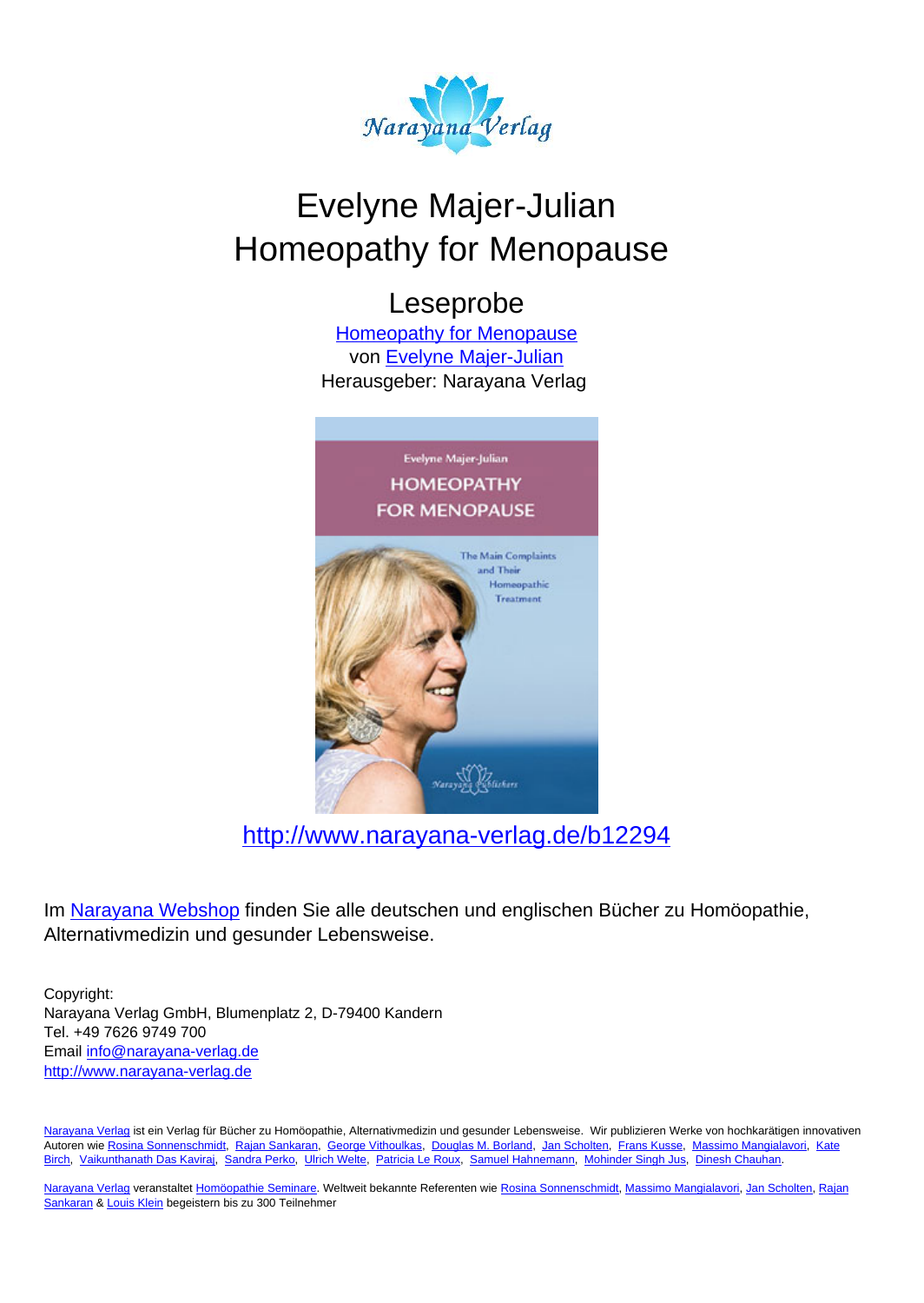

**2**



**Foreword . . . . . . . . . . . . . . . . . . . . . . . . . . . . . . . . . . . . . . . . . . . . . vii**

**Table of Contents**



| The Major Complications of Menopause 73          |     |
|--------------------------------------------------|-----|
|                                                  |     |
| Arterial Sclerosis and Cardiovascular Risk 94    |     |
|                                                  |     |
| On Hormone Replacement Therapy, or HRT 105       |     |
| Does a Homeopathic Hormonal Treatment Exist? 108 |     |
|                                                  |     |
| Conclusion                                       | 112 |

| Note to the English Translation, Sources  114 |  |
|-----------------------------------------------|--|
|                                               |  |
|                                               |  |
|                                               |  |
| List of Photos and Illustrations  134         |  |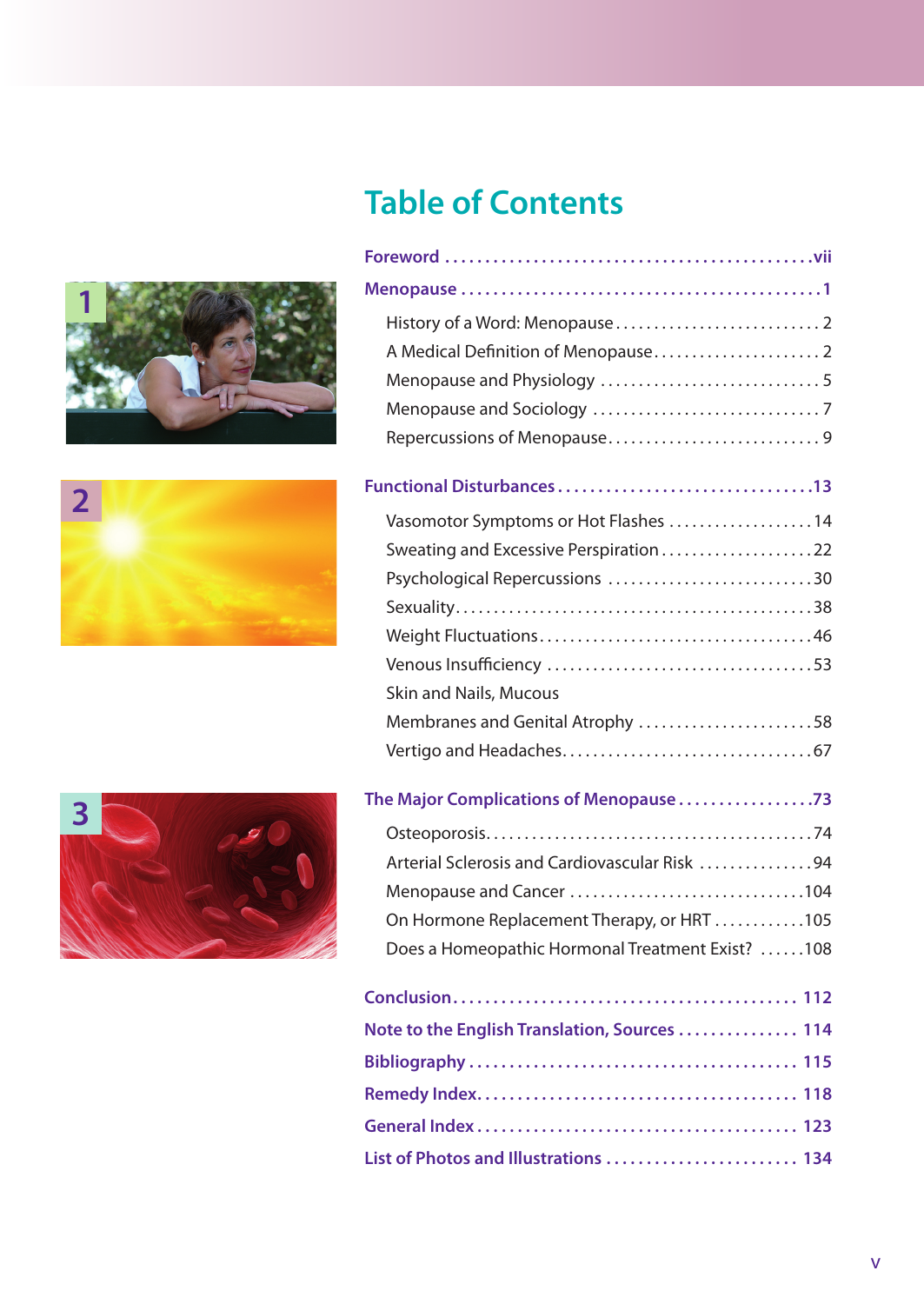### *I. Major Homeopathic Remedies*

#### **Lachesis mutus**

Many patients are familiar with *Lachesis*, the well-known poison introduced by Constantine Hering. They use it on their own and obtain satisfactory results. It is best, of course, to use *Lachesis* when indicated by signs and symptoms: intense heat, congested face, malaise, thirst with dry mouth, sensation of suffocation, palpitations. *Lachesis mutus* will tend to be most helpful for women who are slender, nervous and quick to anger.

Excitable and talkative, she constantly complains. She speaks rapidly and jumps from one subject to another, fears being poisoned but partakes freely of wine and alcohol. She is insomniac or, if she does sleep, dreams of dead people, coffins, snakes. She does not tolerate extreme cold or heat, and cannot stand a tight belt or collar due to the feeling of constriction in her throat. She experiences the same sensation at the anus.

Circulatory troubles: She bruises easily. Congestive headaches come on in particular after exposure to the sun, with pressure and a bursting sensation at the temples. Worse from motion, pressure, stooping.

Aggravation: after sleep, in the morning, with depression.

Great relief from any discharge: especially from menstruation, in premenopause. When she had her periods, menstrual discharge could be haemorrhagic, containing black debris.

Everything is worse on the left side: headaches, sore throat, ovarian pains.

#### *Dosage:*

*Lachesis* is not THE menopause remedy, nor the miracle "anti-hot-flash" remedy, but it is useful for all women, at one time or another, in the appropriate dosage.

- ▶ For symptoms involving the mental sphere and nervous system, a weekly or monthly dose in 12C or 30C may be recommended, proceeding to the Korsakovian potencies as needed: 200K, MK or higher.
- ▶ For circulatory congestion, 6C may be given daily.
- ▶ If the patient is a "true *Lachesis*", with symptoms typical of the remedy, the 6C/12C/30C potencies in liquid form would be recommended. Fifteen drops per day would be optimal.

#### **Sepia or Sepia succus (Cuttlefish ink)**

A wave of heat begins in the abdomen and rises to the face and head, followed by shivering, sweating, and a sensation of cold in the back, with extreme weakness, headache, and the need for fresh air.

*Sepia* is often portrayed as a slender brunette of earthy complexion, with yellowish spots on the face and body. General weakness, with easy perspiration of an offensive odour. *Sepia* has a dark view of things. Indifferent to everyone and everything, she takes refuge in solitude.

Worse in the morning and evening, at the new and full moon. She does not like tight clothing. She feels better after physical exercise if it does not increase the venous congestion in the pelvis and abdomen.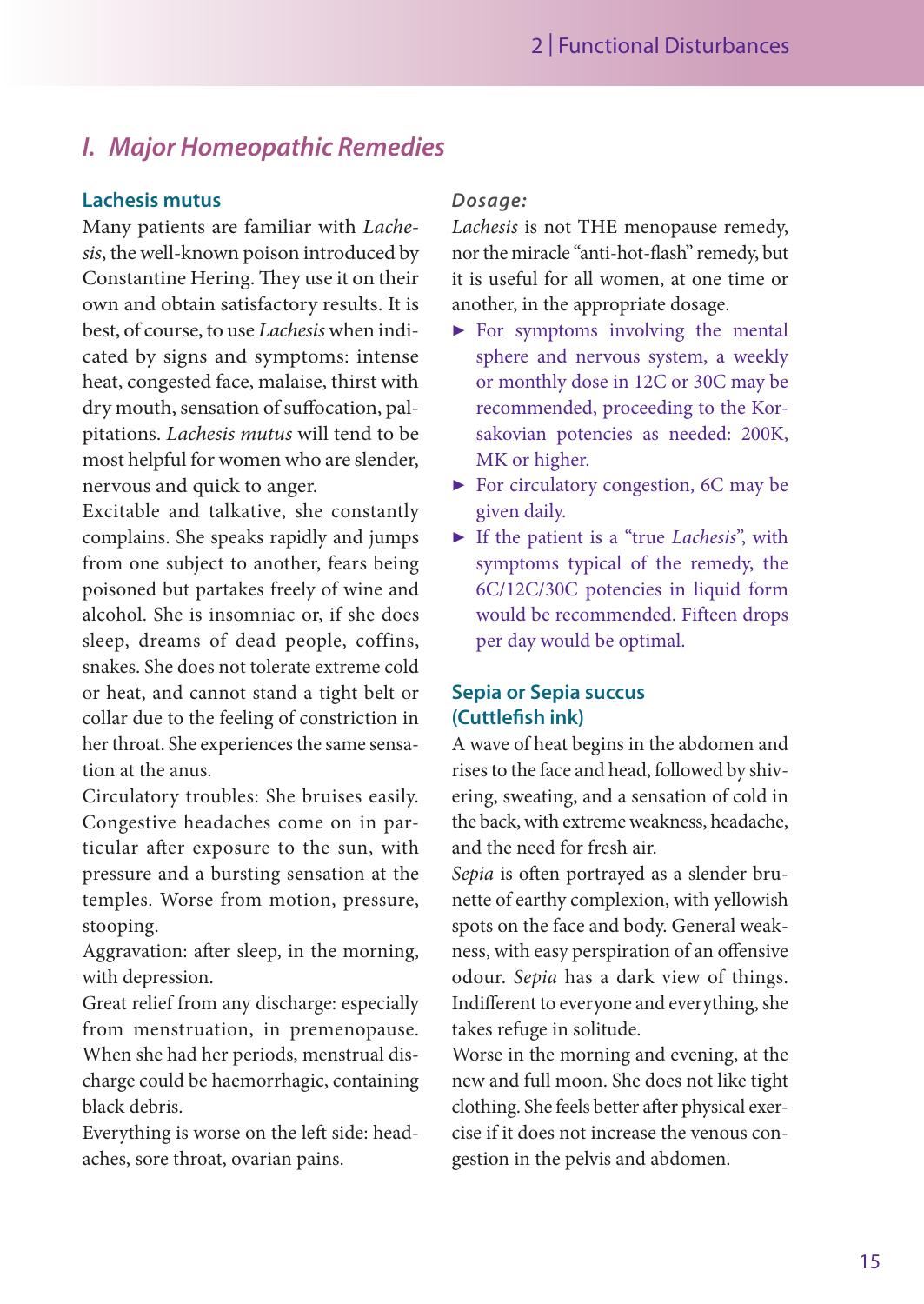Laxity of the viscera: this occurs in the stomach and especially the genital organs, which feel as if they will fall out through the vulva; the patient must cross the legs tightly. She complains of pelvic congestion with yellow-green discharge and itching; of venous congestion with heaviness in the legs; of a sensation as if a foreign body is lodged in the rectum ("like a ball") with haemorrhoids; of weakness in the epigastrium with an empty feeling in the stomach and white tongue (except during the menses); of nausea and even vomiting.

Everything tastes too salty, and she prefers bitter or sour foods, such as pickles. She cannot digest milk.

Along with these digestive troubles, cutaneous lesions appear: the *Sepia* spots on the face (brownish circle around the mouth and in a butterfly shape on the nose), as well as over the whole body. The skin is fragile and has an offensive odour. Dry eczematous lesions form in the creases of the joints and at the perineum. Herpetic eruptions will often accompany these cutaneous symptoms. Irritating perspiration on the feet creates a "wet sock" sensation.

#### *Dosage:*

As with all the polychrests, different potencies will be prescribed depending on the symptoms.

- ▶ *Sepia* in lower potencies, 6C taken daily, corresponds to all signs of pelvic congestion, with laxity, heaviness, and bladder infections.
- ▶ In higher potencies, 12C to 30C, 200K or MK, taken weekly or monthly, *Sepia* is indicated when the mental picture corresponds to the provings.

▶ If mental and physical signs are present together, 15 drops daily of *Sepia* 6C/12C or 30C may be prescribed.

#### **Sulphur**

The principal anti-psoric remedy.

Hot flashes occur at night and are worse from the heat of the bed, with burning and itching; heat at the crown of the head with a feeling of coldness on the soles of the feet; sensation of burning in the feet, obliging her to stick them out of bed.

Accompanying signs are: perspiration on the face, irritating perspiration on the body, with offensive odour. Congestion in the head and chest provoke a rush of blood to the heart, palpitations, and dyspnoea which occurs mostly at night but may also follow physical exercise.

Often, women who need this remedy will be robust, but they may sometimes be thin; they walk bent over due to weakness in the thoracic muscles of the back, and detest standing for any length of time. The skin is troublesome, with a variety of eruptions which can be squamous, or ulcers may develop in the creases of the joints.

Worse from bathing. She does not like it and actually avoids it, which accentuates the "dirty" appearance of the skin. Redness of all the orifices of the body: lips, ears, and anus, with haemorrhoids worse from chronic constipation. Painful hunger. She prefers sweets over meat and dairy products; she eats little and drinks much and often.

Worse: around 11 a.m. and 5 p.m., from standing, from the heat of the bed, from washing or bathing.

Better: from warm, dry weather. Left-sided remedy.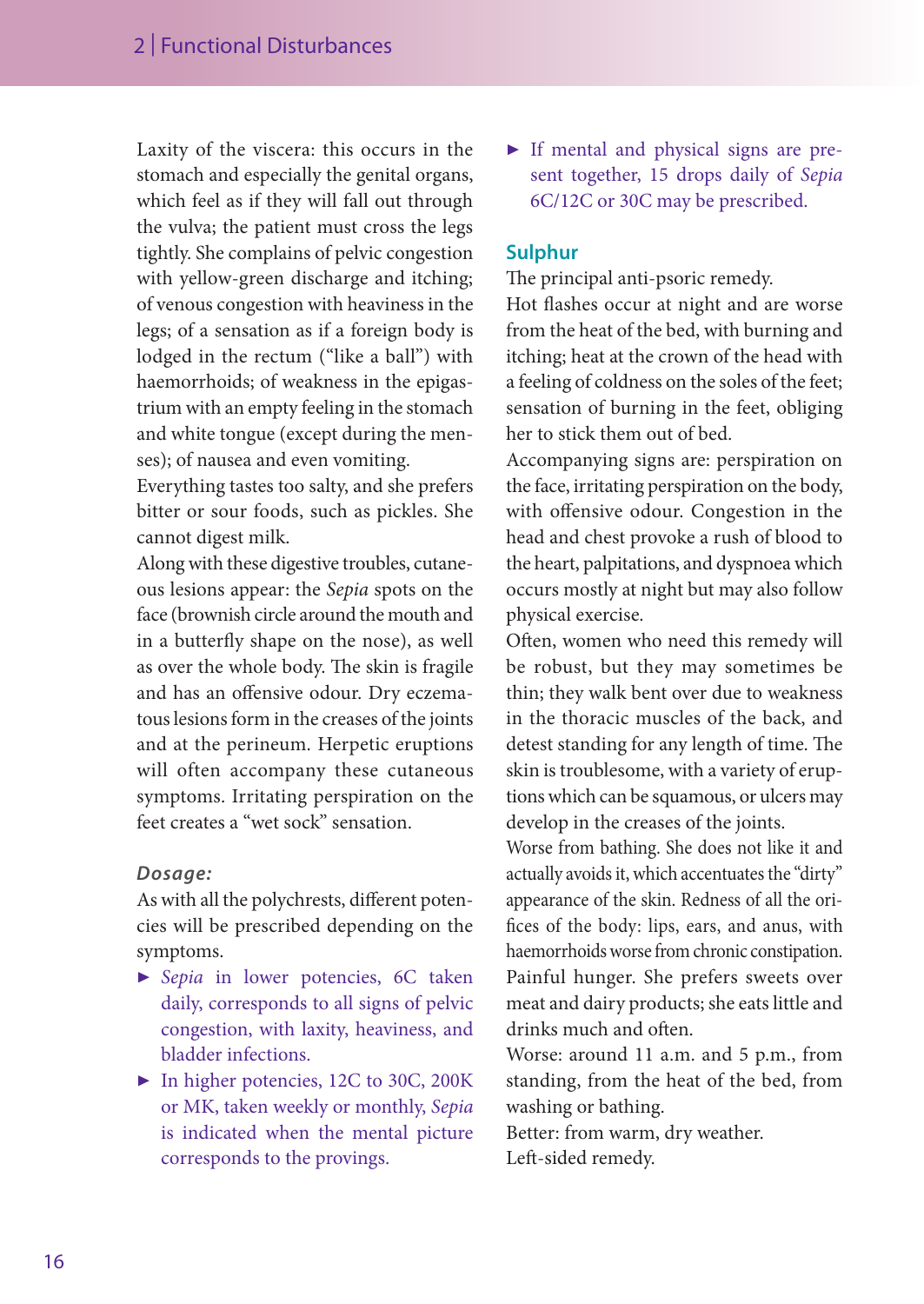#### *Dosage:*

- $\triangleright$  For cutaneous problems, it is wise to stay away from high potencies, which can exacerbate the situation in a most impressive manner. It is preferable to use 6C daily and 12C in occasional doses.
- $\blacktriangleright$  If the woman is weak and thin, it is better to prescribe *Sulphur iodatum* in 12C.

#### **Phosphorus**

This remedy corresponds to hot flashes that burn along the back. Burning sensation that travels up the spine, between the shoulders. Heat of the palms of the hands with cold feet.

One patient noted, laughing and a little embarrassed: *"My back burns and perspires each time I make love."*

The woman who needs *Phosphorus* feels a sense of oppression, like "a weight sitting on the chest." Hypersensitive, especially to perfumes, she is worse in the evening and from stormy weather. She complains of spasms and muscle cramps, with electric shocks on falling asleep; she tends to have vertigo.

She tends to be tall, asthenic, with prominent shoulder blades and a tendency to hunch the back. Her skin is fine, with alternating redness and paleness of the face. When she had periods, they were haemorrhagic, and the least injury always bleeds profusely.

*Phosphorus*, a widely used remedy, is helpful for a range of problems involving the bones, liver and kidneys, lungs, nervous system, eyes, and haemorrhages.

The woman needing *Phosphorus* is better from cold food and drink, which are vomited as soon as they become warm in the stomach. She feels better lying on the right side, and after sleep. This is a right-sided remedy.

#### *Dosage:*

- ▶ All the classical authors recommend prescribing *Phosphorus* with caution. When pulmonary tuberculosis was a frequent and dreaded illness, using *Phosphorus* in high potency carried a risk of activating the tuberculous lesions.
- ▶ To be taken daily in 6C; weekly or monthly doses in 12C.

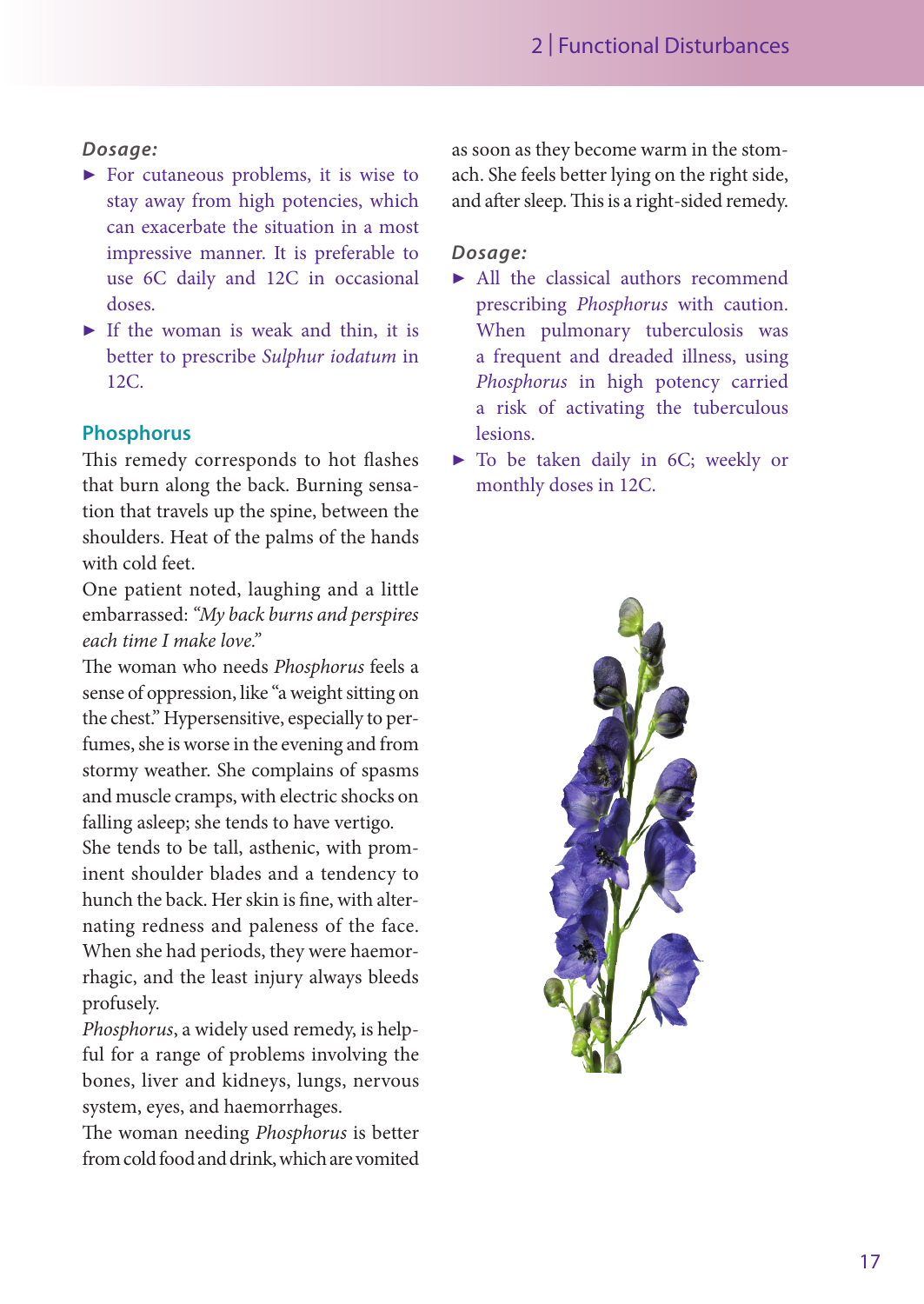### *II. Lesser-Known Homeopathic Remedies*

#### **Glonoinum (Trinitrate, Nitroglycerine)**

Proved by Hering.

Flushes of heat affecting the head but not the face, with intense cerebral congestion, worse from the least jar. This forces the woman to walk with her head held straight, taking small steps. She cannot tolerate anything on her head.

Pulsating pains everywhere in the body; heart palpitations, especially after violent emotions. Vertigo; burning between the shoulders.

Heat, sun, lying or stooping, wine, and various stimulants worsen the symptoms. Symptoms are relieved in open air and when she holds her head straight with her hands.

#### *Dosage:*

- ▶ Use daily in 6C.
- ▶ Note: for some women, the least drop of wine or alcohol sets off surges of heat. Others note that they feel better in the mountains where the air is cool.

#### **Amylum nitrosum (Amyl nitrate)**

Flushes of heat with cerebral congestion. Red face. She feels as if the head will burst; pulsation in the carotids, temples, and the entire body. Cardiac erethism, dyspnoea and anxiety; sometimes a sensation of icy coldness.

The woman cannot tolerate a tight collar. Better in open air.

#### *Dosage:*

▶ 6C. May be used in conjunction with *Glonoinum* or *Lachesis*.

#### **Belladonna (Deadly nightshade**)

Congestion in the head with redness and swelling of the face. Hyperesthesia and hyperexcitability from light, noise, and touch. Needs calm; needs to lean the head back. Worse at night. Sudden appearance and disappearance of symptoms.

*Belladonna* is a good match for sudden hot flashes when the skin is burning hot and seems to radiate heat that can be felt by another person. Perspiration and heat, especially on parts of the skin that are covered.

#### *Dosage:*

▶ 6C daily. In high potencies when we find neuropsychological states corresponding to *Belladonna*.

#### **Melilotus alba (White sweet clover)**

Acute congestion of the head with intense redness of the face, throbbing carotids, headache. At the same time, congestion of the chest with oppression and cough, or congestion of the abdomen with constipation and throbbing haemorrhoids.

Tendency to haemorrhage: bleeding of the nose or rectum, which relieves. Worse from warm, rainy, and stormy weather.

*Dosage:*

▶ 6C taken daily.

#### **Sanguinaria canadensis (Bloodroot**)

Flushes of heat with a rush of blood to the head and chest, redness of cheeks, burning of the palms of the hands and the soles of the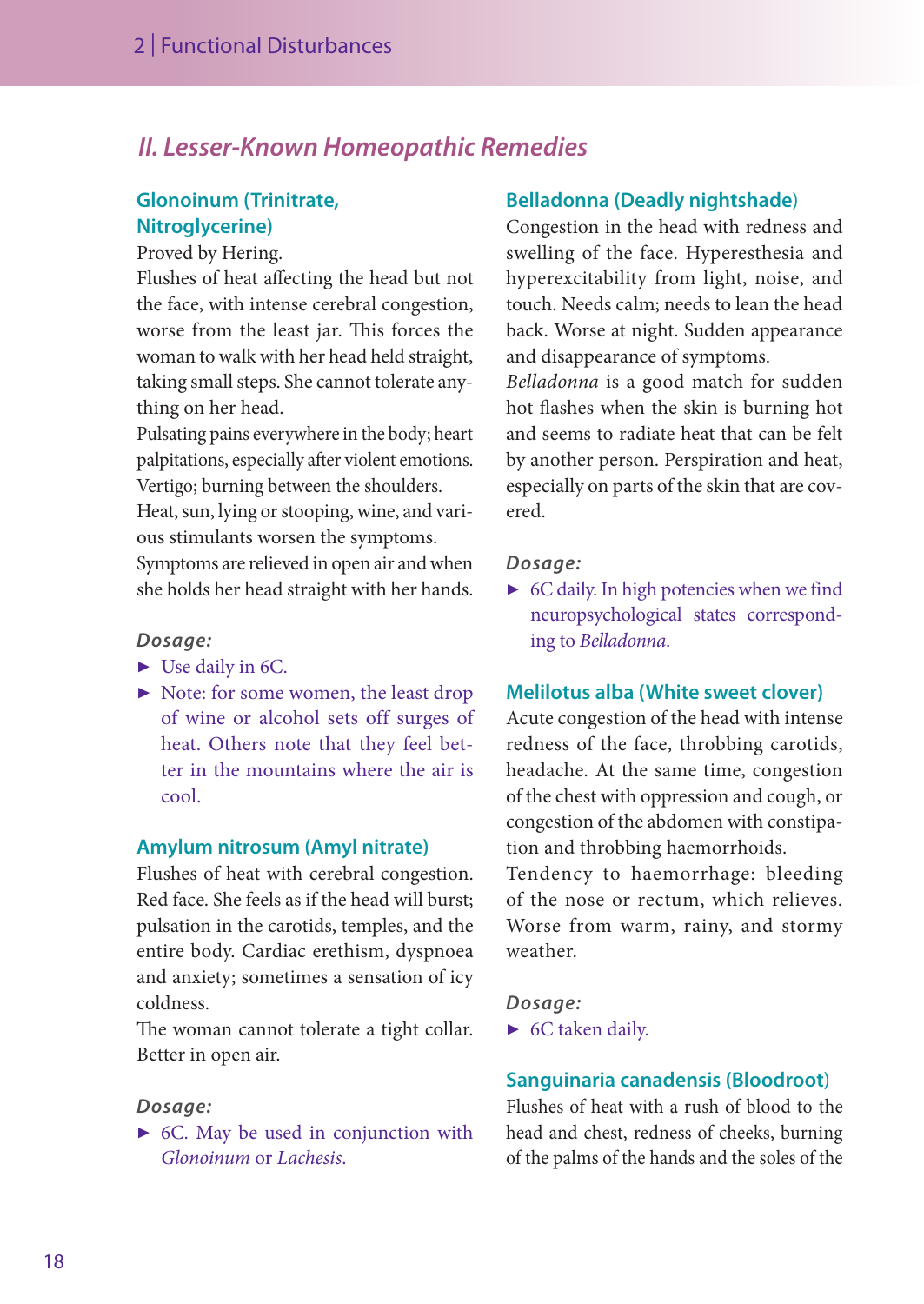feet. The headache is very specific: pain begins in the morning, increasing and decreasing with the sun's trajectory through the sky; it begins at the occiput and extends forward, above the right eye. Migraine with nausea and vomiting which occurs every 7 days.

Worse from: noise, motion. Better from: sleep, in the dark. Right-sided symptoms.

*Dosage:*  $\triangleright$  6C.



### *III. New Homeopathic Remedies*

#### **Rauwolfia serpentina**

Hahnemannian provings of this remedy were done by Leeser and Schrenk in 1954, by Templeton in 1954/1955, and by Beja in 1956. Julian confirmed the provings through clinical studies.

In this proving, we find neurocirculatory dystonia with flushes of heat. Redness alternates with paleness of skin; alternating excitement and depression. Congestive headache at the forehead with throbbing arteries, extension towards the occiput, better from fresh air and exercise.

Heat of the entire body with or without perspiration. When perspiration occurs, it is sticky, and imparts an offensive odour to the limbs. Episodes of arterial hypertension are accompanied by palpitations, precordial chest pains and faintness with anxiety.

Better from: open air, exercise, and continued motion.

Worse from: heat, closed rooms, after a meal, on waking, and around 6-8 p.m.

#### *Dosage:*

- ▶ In low potency: 6X/6C daily.
- ▶ In high potency: 6/12/30C weekly.

*Rauwolfia* is a very interesting member of the group of newer homeopathic remedies.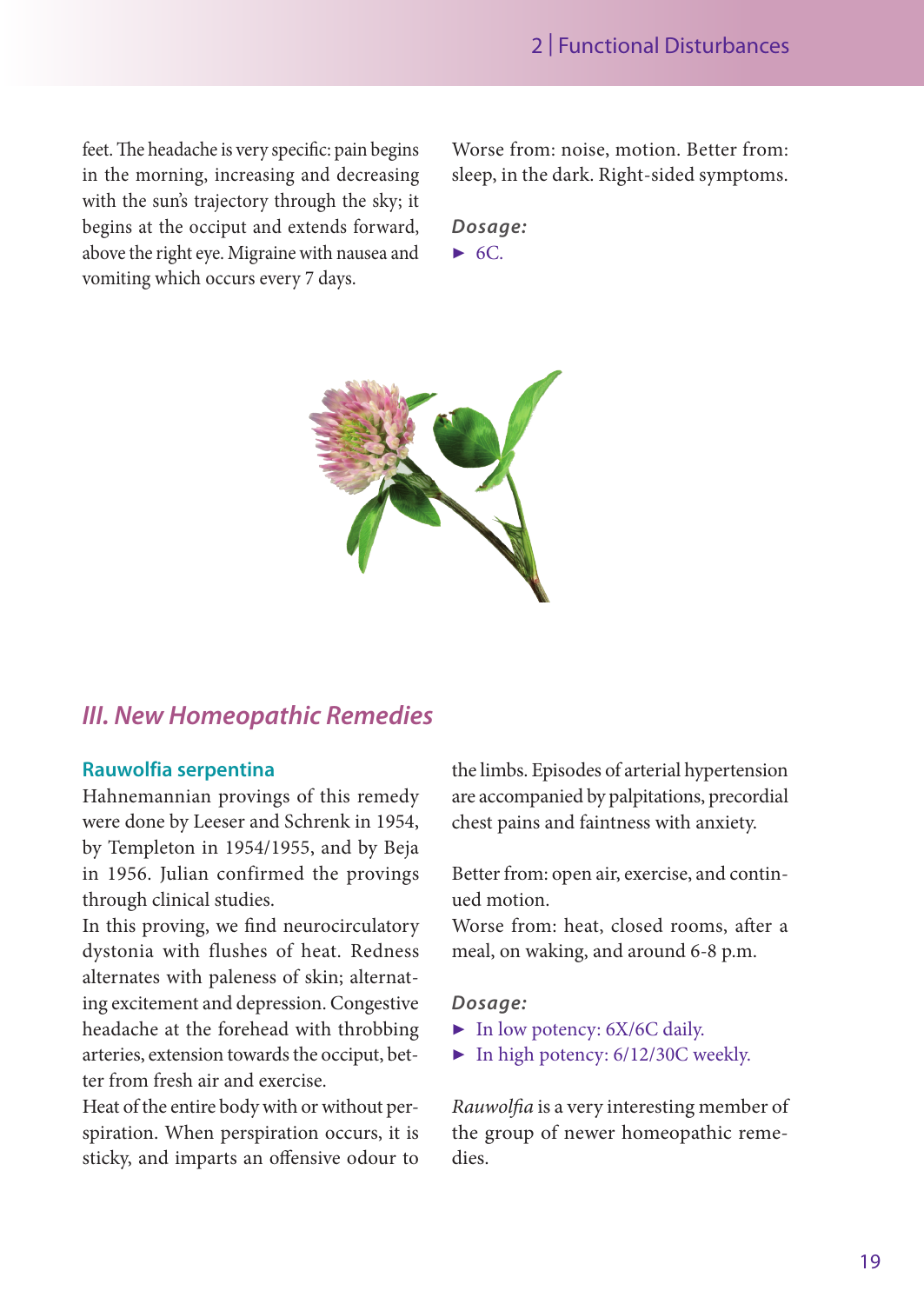### **Comparative Materia Medica:**

|                          | Rauwolfia | Aurum  | Lachesis |
|--------------------------|-----------|--------|----------|
| Better from motion and   | $+++$     | $+++$  | $^{+}$   |
| open air                 | $++$      | $++$   | $++$     |
| Worse while eating       | $++$      | $++$   | $++$     |
| Worse on waking and      | $+$       | $+$    | $++$     |
| from heat                | $+$       | $+$    | $++$     |
| Erotic dreams            | $++$      | $+++$  | $++++$   |
| Better from walking and  | $++$      | $++$   |          |
| during menses            |           |        | $++++$   |
| <b>Better</b><br>Libido: |           |        | $++++$   |
| Worse                    | $^{+}$    | $^{+}$ |          |

#### **Thalamus**

Hardy carried out clinical provings on this remedy in 1968.

Flushes of heat with redness, worse at night; cyanosis of extremities; excessive sweating, often on one half of the body, with the impression that the odour is offensive or smells of sulphur.

Needs solitude and time to sit and do nothing.

Paraesthesia: tingling, prickling, cervicobrachial neuralgia. Pains are violent, constant, appearing suddenly. Malaise and anguish with the pains.

Walking is difficult and she takes small steps; deep pains in feet and legs while walking.

Worse: from cold or heat, exertion, emotions.

Better: at night from fresh air, motion. Left-sided symptoms.

#### *Dosage:*

▶ From 6C to 30C. The remedy seems to act more effectively as a suppository in 6 or 12C, two times per week.

#### **Buthus australis (Scorpion venom)**

A. Azan carried out provings in 1938. Sensation of heat at the level of the heart; palpitations, tightness in throat, anguish and shivering with sudden high fever and drooling. Overly talkative, like *Lachesis*, with mood swings. Alternating prostration and restlessness.

Better: from rest and while eating.

Worse: from exertion, at the end of the day, during the chill.

#### *Dosage:*

- ▶ 6C in daily doses for cardiovascular symptoms.
- ▶ 12 to 30C, weekly dose, for neuropsychological symptoms that match the remedy.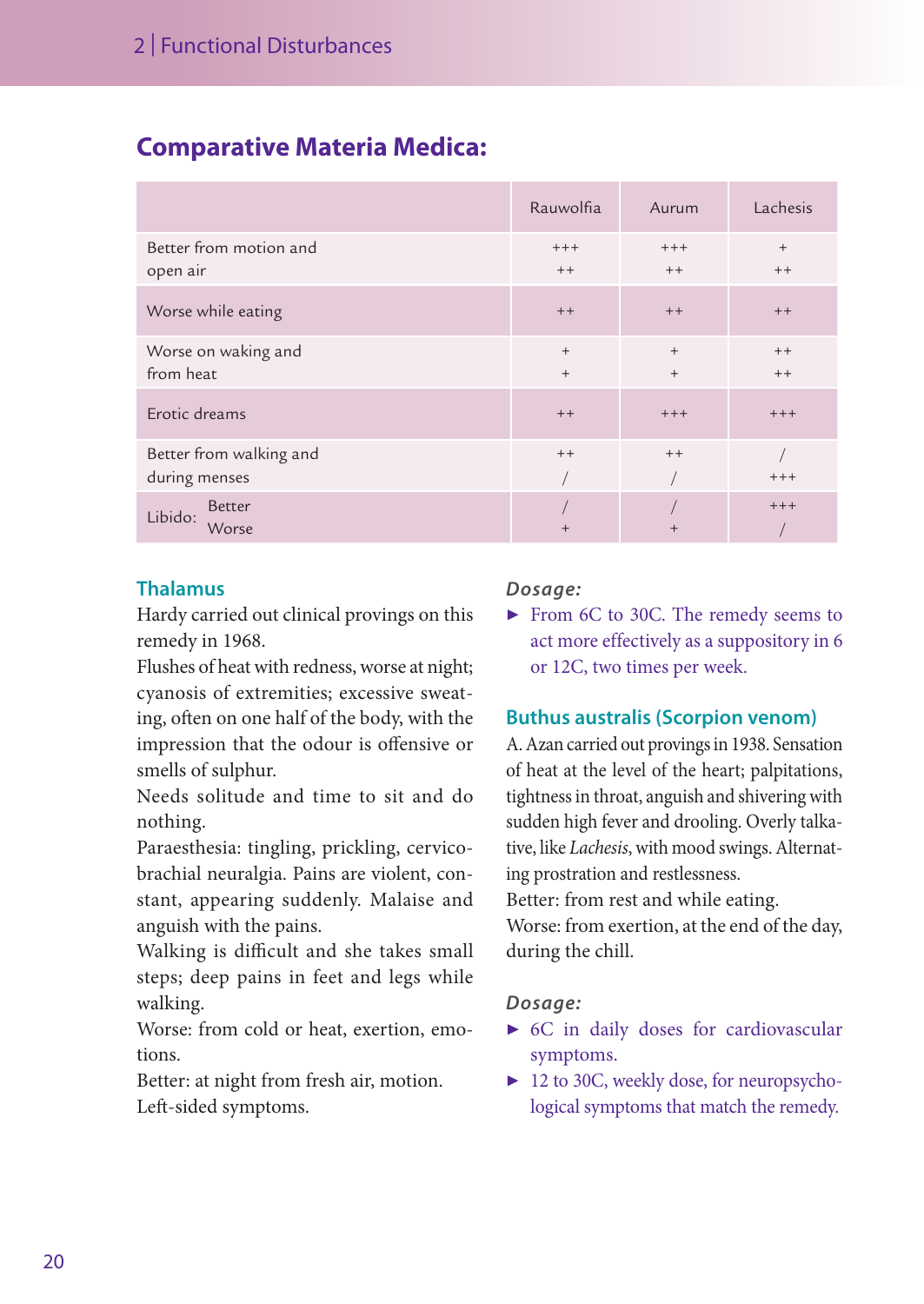## *IV. Soy Products and Hot Flashes*

The potentially beneficial effects of *Soy* on certain menopausal symptoms are being explored with increasing interest. Only 25% of Japanese women complain of hot flashes, versus 85% of American women. This is not a cultural phenomenon: when Japanese women westernise their diet, this symptom becomes just as frequent as it is for the Americans.

In Italy, studies have been published regarding the effects of soy protein powder supplements on vasomotor disturbances. One double-blind study was done on 104 women who met the biological criteria for menopause. Over a twelve week period, fifty-one women, ages forty-eight to sixtyone, received 60 grams of soy protein daily, and fifty-three others (ages forty-five to sixty-two) were given 60 grams of casein.

For the women who took the *Soy*, a decrease in hot flashes was noted:

- 26% at 3 weeks:
- $\bullet$  33% at 4 weeks:
- $\bullet$  45% at 12 weeks.

The placebo group had a decrease of 30%. It must be noted that seven of the women discontinued the study, due to gastrointestinal problems.

## **Some special products I recommend in telephone consultations**

| <b>THLASCOSE</b>               |           |
|--------------------------------|-----------|
| 25 drops, 3 times per day      |           |
| Hamamelis ø                    | 25 g each |
| Hydrastis ø                    |           |
| Lachesis 6C                    |           |
| Solidago 6Ch                   |           |
| OR                             |           |
| CLIMAXOL 25 drops,             |           |
| 3 times per day                |           |
| Gentian (tincture)             | 3 parts   |
| Nux vomica                     | 3 parts   |
| Hamamelis                      | 18 parts  |
| Viburnum                       | 6 parts   |
| Lobelia                        | 8 parts   |
| Arnica                         | 14 parts  |
| Senecio                        | 14 parts  |
| Hydrastis                      | 6 parts   |
| Crataegus                      | 6 parts   |
| <b>Alcohol Aesculus</b>        | 22 %.     |
| OR                             |           |
| POCONEOL                       |           |
| 10 drops each, 3 times per day |           |
| N° 5: Myristica bicuiba        | 6C        |
| Mespilodaphne pretiosa         | 6C        |
| Echinodorus macrophyllus       | 6C        |
| Viscum album                   | 6C        |
| Cereus grandiflorus            | 6C        |
| Schimus molle                  | 6C        |
| Nº 14 : Plumeria lancifolia    | 6C        |
| Chondrodendron tomentosum      | 6C        |
| Solanum paniculatum            | 6C        |
| Acanthus volubilis             | 6C        |
| Mimosa pudica                  | 6C        |